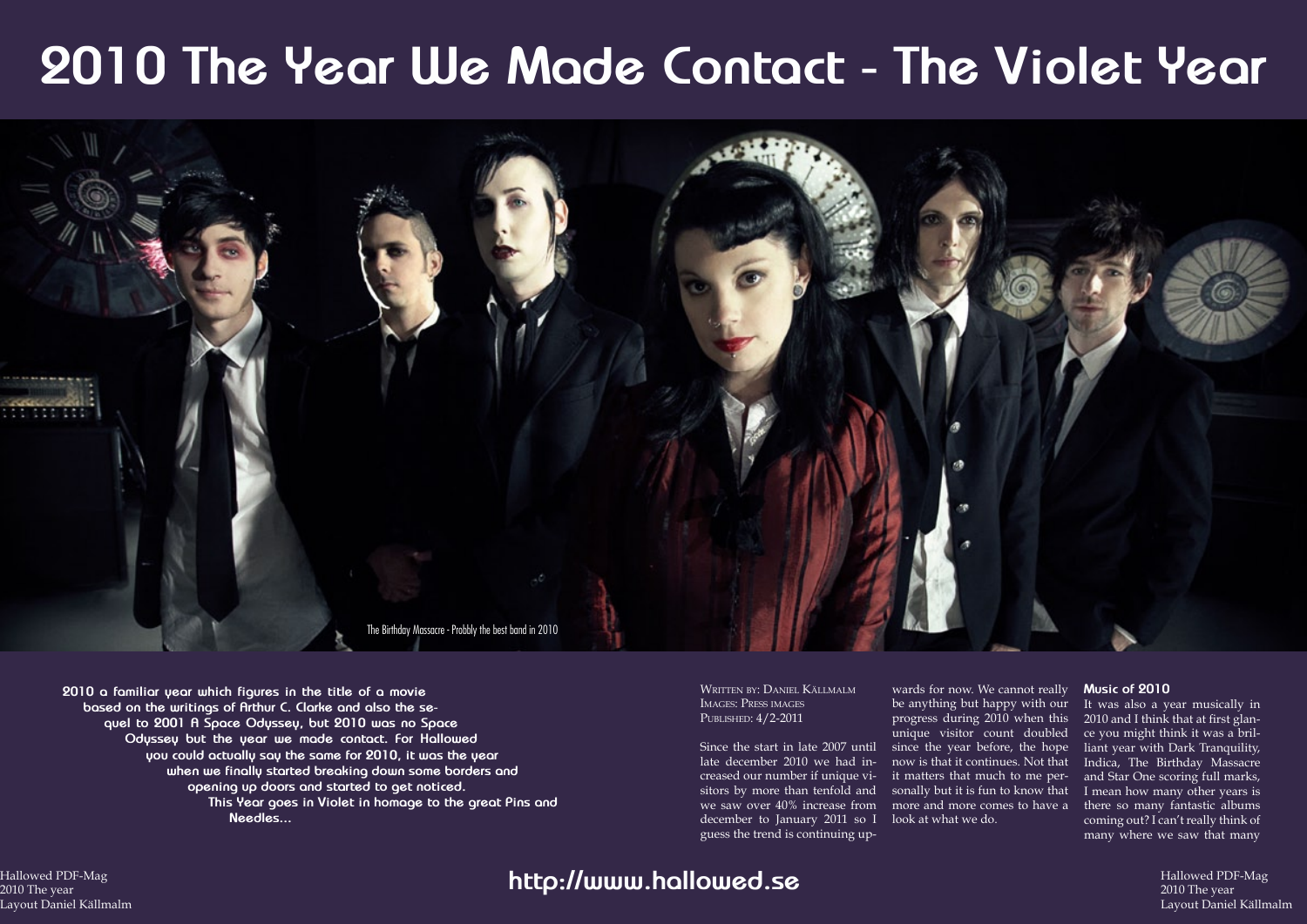Hallowed PDF-Mag 2010 The year **Daniel A** Layout Daniel Källmalm

Hallowed PDF-Mag 2010 The year Layout Daniel Källmalm

on the other hand, Eluveitie was the only album I handed a six pointer and all in all there was not much besides the top scorer, just below them was almost nothing and there was not that many five pointers as you would expect either making it actually a quite poor year musically. There were actually quite a lot of rubbish coming out, but not only that it was really quite a lot of uninteresting material seeing the light of day in 2010.

#### **The website**

underwent a real overhaul in page design, a work in progress still and besides the big overall

albums of that calibre. But then change to the main page at the mostly shown by more visitors For Hallowed as a website we of the changes department is that first day of the year there have been some smaller changes, mainly in the review windows where we have made the cover slightly bigger, changed the name-title thing a bit, adding the red or green quote where the red indicates a poor album and green a good one. The video was added in 2009 but we changed a little bit around that as well in the year and has during 2011 also changed in that order that the video will remain within the text frame so that the text of all reviews will be equally wide now. To be said there is still lots of work to be done but response to the overall change has been a positive one

but also some emails about the layout.

2009 and 2010 we did not have that many articles, we hope to change that in 2011 and have more articles, this is one but also more articles about bands and perhaps some other articles as well, nothing is decided on that. We have however added a classics section where we from time to time will revisit an old review which will be published in its old form and commented at that spot and then we also do another review, a new one of this record in our current format, just to illustrate to all of you who wasn't there reading our reviews during the time we were a printed publication. It is also said that some old articles will be published there, also some articles that were never published might show up there.

But as I stated, we will try and increase the number of articles, one thing that is for sure is that the number of reviews in 2011 will be more than previous years as we see more and more labels/distributors approaching and asks us to write about there bands, which is fun but also a bit tough with more work at times. But just as many times 2010 you **Sort of B5 end & a prophecy** will see almost daily updates during 2011 so there is much to look forward to in 2011 from us, I hope you stay with us.

### **The Hallowed year** Combined I think that 2010 was a good year, maybe the best for hallowed and combined with the musical year I am quite sure that we had our best year as hallowed yet. Still I think three really amazing albums and a few really great ones to add to that is not that bad really, sure the overall quality might be a bit down but Star One and The Birthday Massacre is more then enough to outweigh that.

It was the year we started to make real progress, the year we made contact. It may be the year that turned it all on edge for us, when we became something of a force

to reckon with. I will not say that we are there or that we will ever get there but we will keep writing about the music we enjoy and love and hopefully some of you will find enjoyment in reading what we have to say.

Looking forwards I can just say that there is more to come, there are developments in the pipeline that will be implemented as soon as there is time to implement and develop them for the site. We will keep the site simple and in html-format as none of us working with it like annoying flashpages or similar, we want our site to load fast and easy and be easy to browse around and find what you are looking for.

So with 2010 a successful year





One of the best albums 2010

## **http://www.hallowed.se**